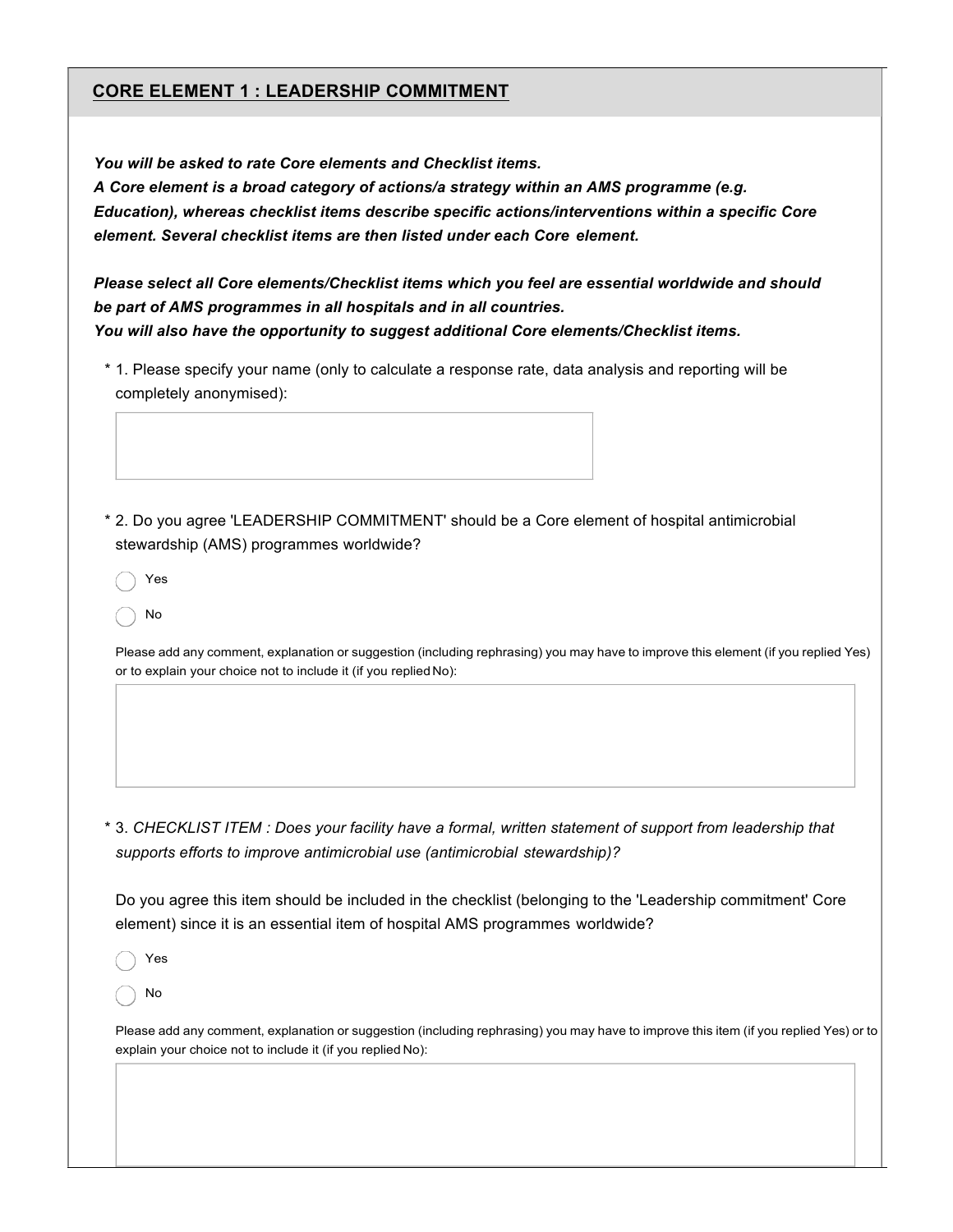| support)? | * 4. CHECKLIST ITEM: Is there dedicated, sustainable and sufficient budgeted financial support for<br>antimicrobial stewardship activities (e.g., support for salary, training, or IT (information technology)                                                                                     |
|-----------|----------------------------------------------------------------------------------------------------------------------------------------------------------------------------------------------------------------------------------------------------------------------------------------------------|
|           | Do you agree this item should be included in the checklist (belonging to the 'Leadership commitment' Core<br>element) since it is an essential item of hospital AMS programmes worldwide?                                                                                                          |
| Yes       |                                                                                                                                                                                                                                                                                                    |
| No        |                                                                                                                                                                                                                                                                                                    |
|           | Please add any comment, explanation or suggestion (including rephrasing) you may have to improve this item (if you replied Yes) or to<br>explain your choice not to include it (if you replied No):                                                                                                |
|           |                                                                                                                                                                                                                                                                                                    |
|           | * 5. CHECKLIST ITEM: Does your facility provide any staffing standard to guide salary support and                                                                                                                                                                                                  |
|           | dedicated time for antimicrobial stewardship activities (e.g., number of full-time equivalent (FTE) per 100<br>beds for the different members of the antimicrobial stewardship team)?<br>Do you agree this item should be included in the checklist (belonging to the 'Leadership commitment' Core |
|           | element) since it is an essential item of hospital AMS programmes worldwide?                                                                                                                                                                                                                       |
| Yes       |                                                                                                                                                                                                                                                                                                    |
| No        | Please add any comment, explanation or suggestion (including rephrasing) you may have to improve this item (if you replied Yes) or to<br>explain your choice not to include it (if you replied No):                                                                                                |
|           |                                                                                                                                                                                                                                                                                                    |
|           |                                                                                                                                                                                                                                                                                                    |
|           | 6. Please indicate any additional item you think should be part of the checklist (belonging to the 'Leadership<br>commitment' Core element) assessing hospital AMS programmes worldwide.                                                                                                           |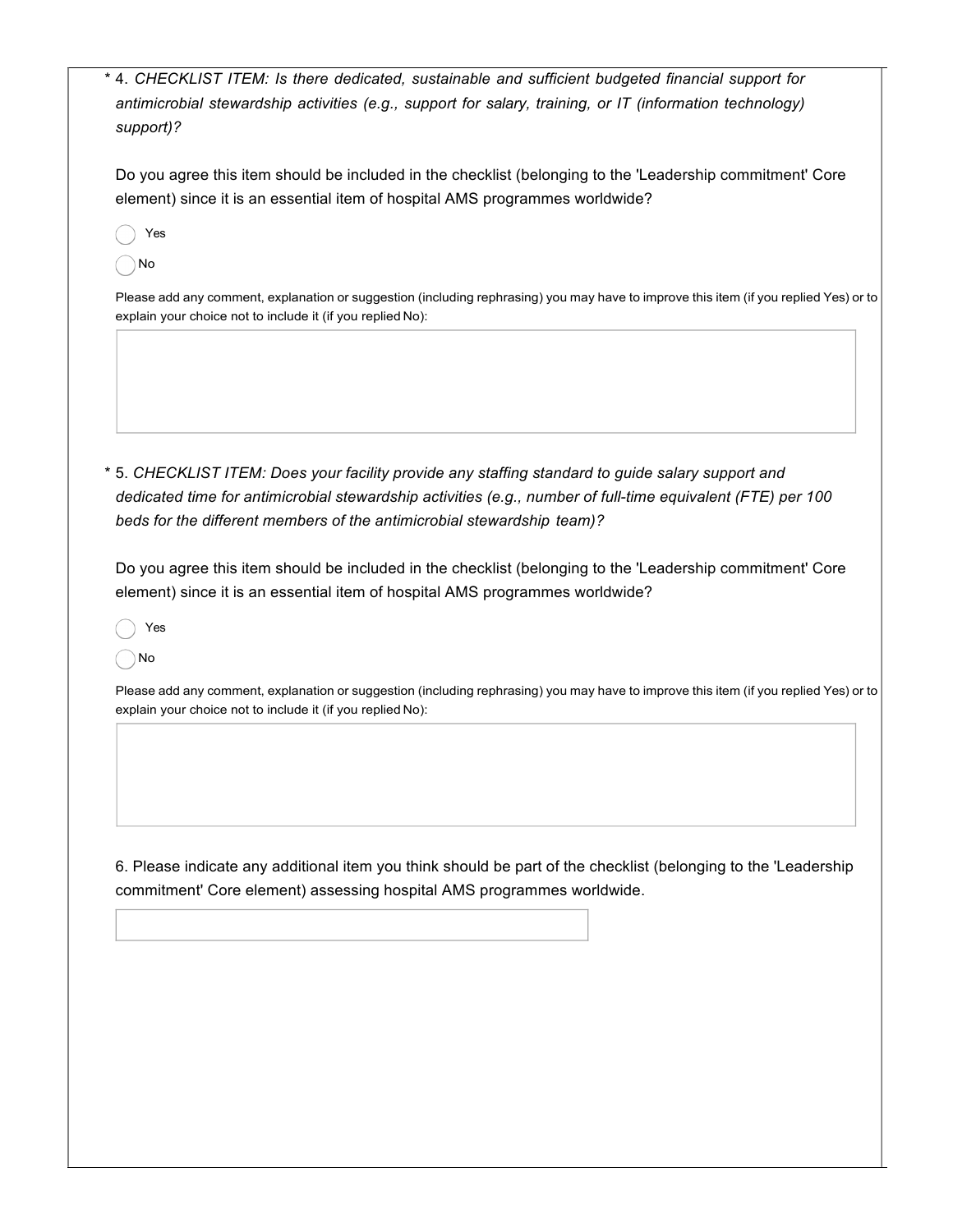|                             | <b>CORE ELEMENT 2 : ACCOUNTABILITY</b>                                                                                                                                                                 |
|-----------------------------|--------------------------------------------------------------------------------------------------------------------------------------------------------------------------------------------------------|
|                             |                                                                                                                                                                                                        |
| (AMS) programmes worldwide? | * 7. Do you agree 'ACCOUNTABILITY' should be a Core element of hospital antimicrobial stewardship                                                                                                      |
| Yes                         |                                                                                                                                                                                                        |
| No                          |                                                                                                                                                                                                        |
|                             | Please add any comment, explanation or suggestion (including rephrasing) you may have to improve this element (if you replied Yes)<br>or to explain your choice not to include it (if you replied No): |
|                             |                                                                                                                                                                                                        |
|                             |                                                                                                                                                                                                        |
|                             |                                                                                                                                                                                                        |
|                             |                                                                                                                                                                                                        |
|                             | * 8. CHECKLIST ITEM: Does your facility have a formal/written antimicrobial stewardship<br>programme/strategy accountable for ensuring appropriate antimicrobial use?                                  |
|                             | Do you agree this item should be included in the checklist (belonging to the 'Accountability' Core element)                                                                                            |
|                             | since it is an essential item of hospital AMS programmes worldwide?                                                                                                                                    |
| Yes                         |                                                                                                                                                                                                        |
| No                          |                                                                                                                                                                                                        |
|                             | Please add any comment, explanation or suggestion (including rephrasing) you may have to improve this item (if you replied Yes) or to<br>explain your choice not to include it (if you replied No):    |
|                             |                                                                                                                                                                                                        |
|                             |                                                                                                                                                                                                        |
|                             |                                                                                                                                                                                                        |
|                             |                                                                                                                                                                                                        |
|                             |                                                                                                                                                                                                        |
|                             |                                                                                                                                                                                                        |
|                             |                                                                                                                                                                                                        |
|                             |                                                                                                                                                                                                        |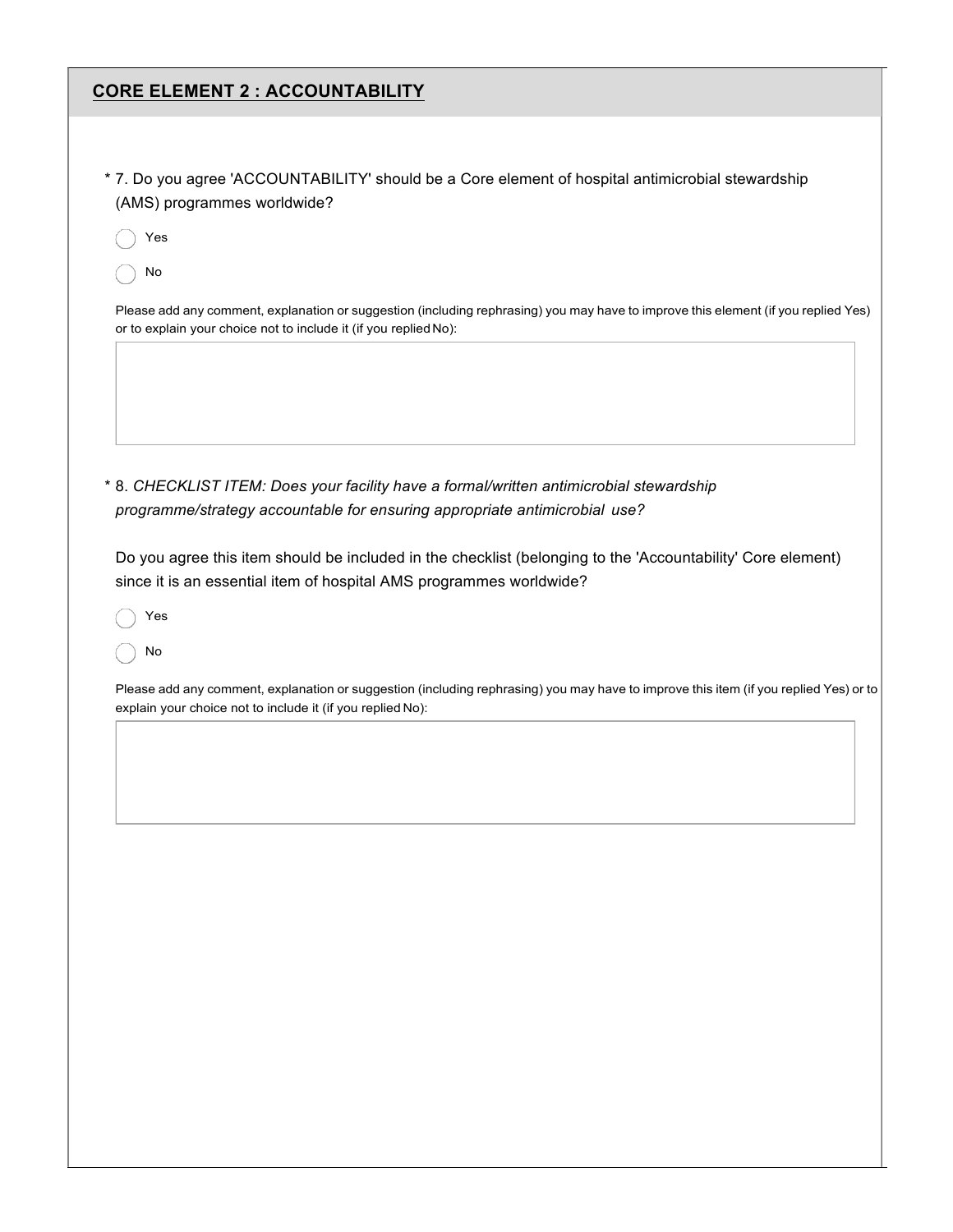| * 9. CHECKLIST ITEM: Does your facility have a formal organizational multidisciplinary structure responsible |
|--------------------------------------------------------------------------------------------------------------|
| for antimicrobial stewardship (e.g., a committee focused on appropriate antimicrobial use, pharmacy          |
| committee, patient safety committee or other relevant structure)?                                            |

Do you agree this item should be included in the checklist (belonging to the 'Accountability' Core element) since it is an essential item of hospital AMS programmes worldwide?

Yes

No

Please add any comment, explanation or suggestion (including rephrasing) you may have to improve this item (if you replied Yes) or to explain your choice not to include it (if you replied No):

\* 10. *CHECKLIST ITEM: Is there a healthcare professional identified as a leader for antimicrobial stewardship activities at your facility and responsible for implementing the programme?*

Do you agree this item should be included in the checklist (belonging to the 'Accountability' Core element) since it is an essential item of hospital AMS programmes worldwide?

Yes

No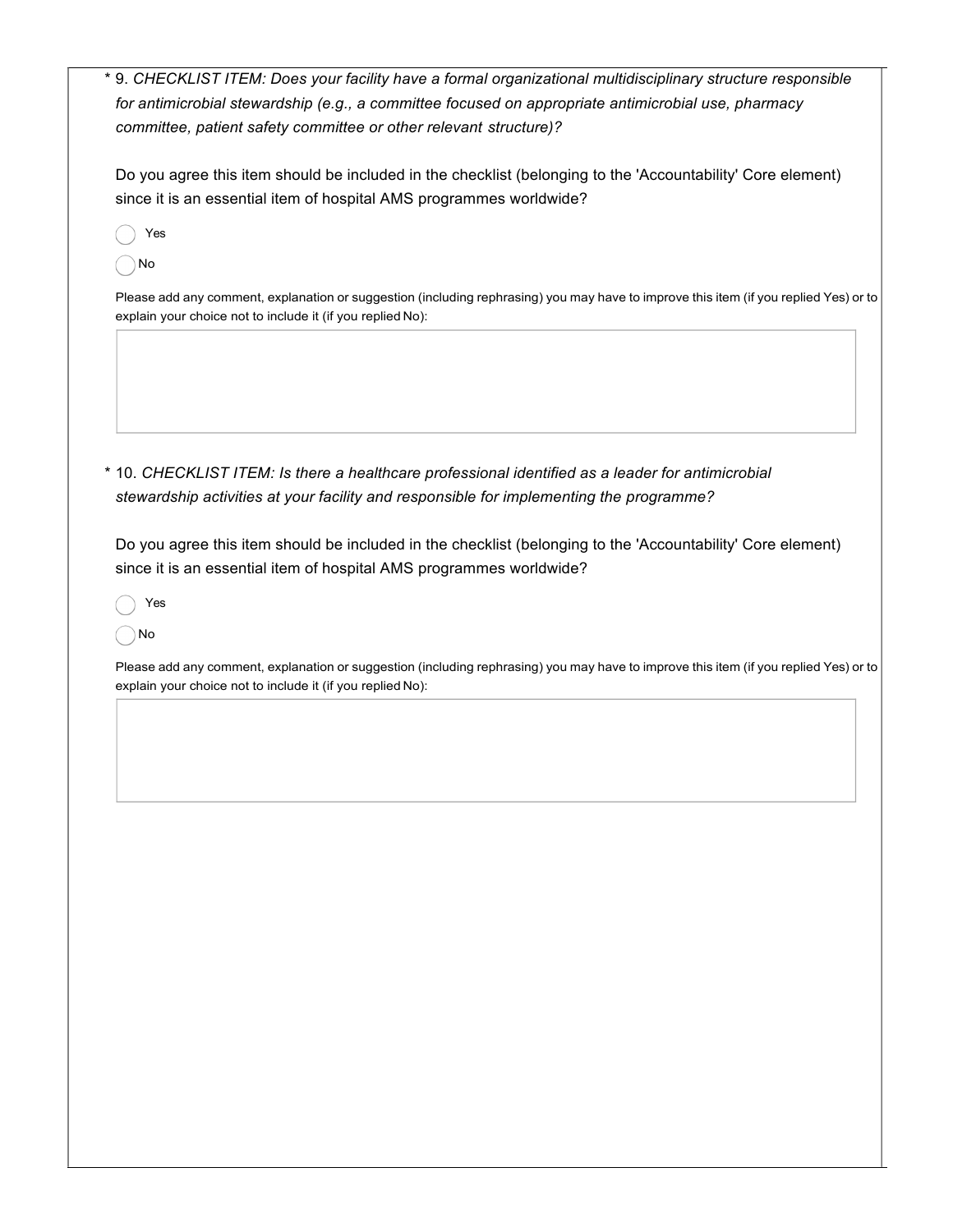\* 11. *CHECKLIST ITEM: Is there a document clearly defining roles, procedures of collaboration and responsibilities of the antimicrobial stewardship team members?*

Do you agree this item should be included in the checklist (belonging to the 'Accountability' Core element) since it is an essential item of hospital AMS programmes worldwide?

Yes

No

Please add any comment, explanation or suggestion (including rephrasing) you may have to improve this item (if you replied Yes) or to explain your choice not to include it (if you replied No):

\* 12. *CHECKLIST ITEM: Is an annual report focused on antimicrobial stewardship (summary antimicrobial use and/or practices improvement initiatives, with short term and long term goals for improving antimicrobial use) produced for your facility?*

Do you agree this item should be included in the checklist (belonging to the 'Accountability' Core element) since it is an essential item of hospital AMS programmes worldwide?

Yes

No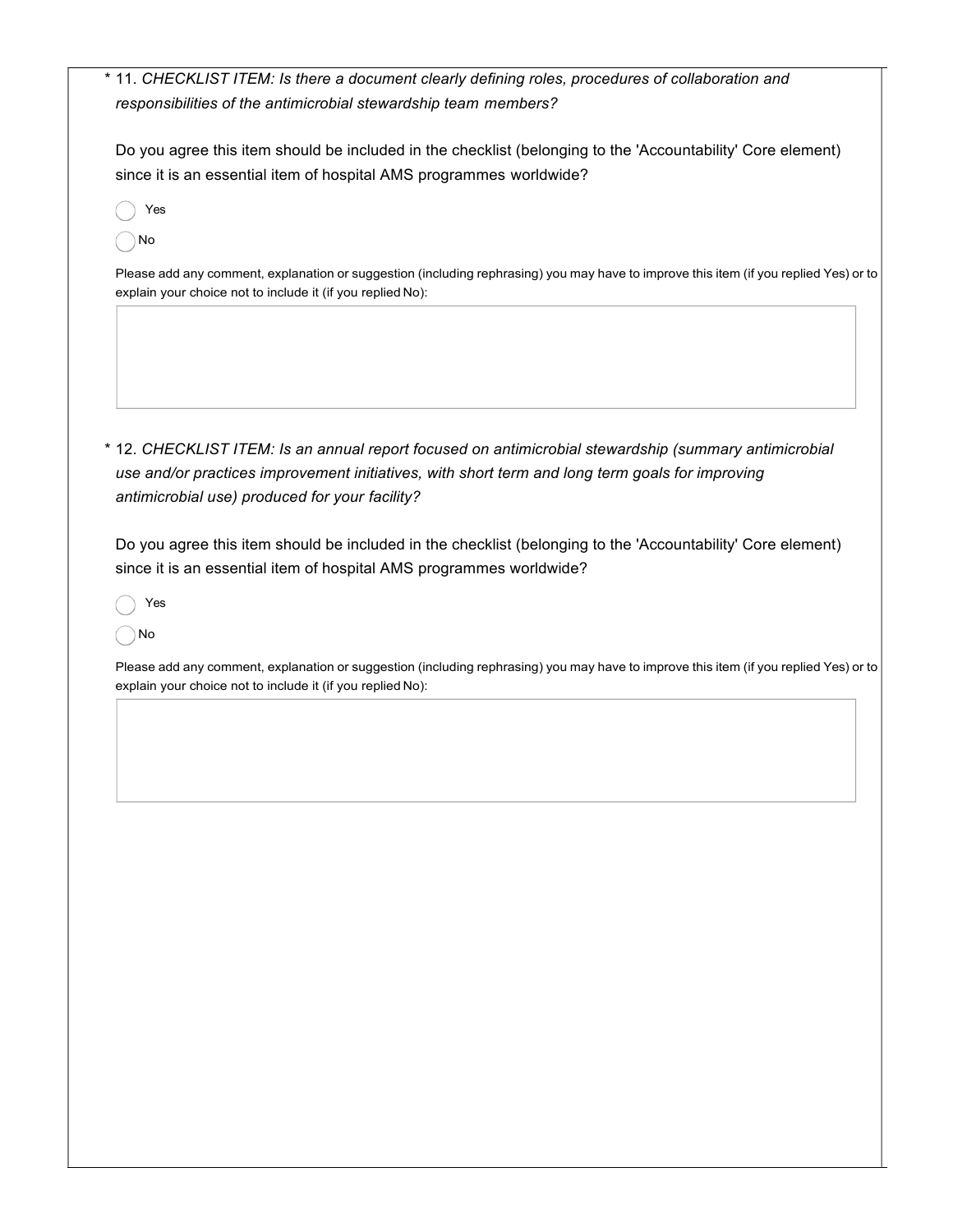\* 13. *CHECKLIST ITEM: Is there a document clearly defining the procedures of collaboration of the antimicrobial stewardship team/committee with the infection prevention and control team/committee?*

Do you agree this item should be included in the checklist (belonging to the 'Accountability' Core element) since it is an essential item of hospital AMS programmes worldwide?

Yes

No

Please add any comment, explanation or suggestion (including rephrasing) you may have to improve this element (if you replied Yes) or to explain your choice not to include it (if you replied No):

14. Please indicate any additional item you think should be part of the checklist (belonging to the 'Accountability' Core element) assessing hospital AMS programmes worldwide.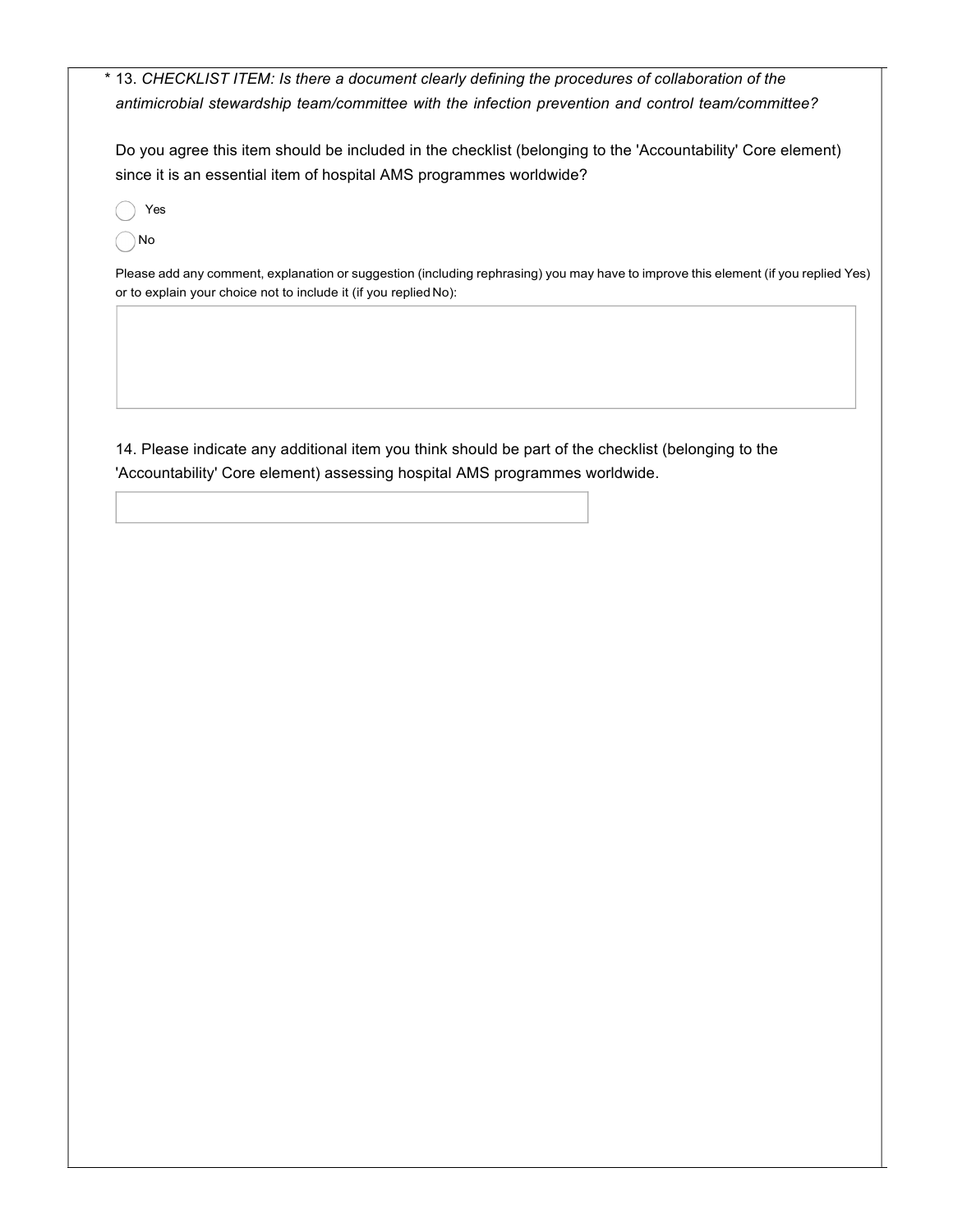| CORE ELEMENT 3 : DRUG AND INFECTION MANAGEMENT EXPERTISE |
|----------------------------------------------------------|
|----------------------------------------------------------|

\* 15. Do you agree 'DRUG AND INFECTION MANAGEMENT EXPERTISE' should be a Core element of hospital AMS programmes worldwide?

Yes

No

Please add any comment, explanation or suggestion (including rephrasing) you may have to improve this element (if you replied Yes) or to explain your choice not to include it (if you replied No):

\* 16. *CHECKLIST ITEM: Do you have enough laboratory/imaging capacity to be able to diagnose the most common infections at your facility?*

Do you agree this item should be included in the checklist (belonging to the 'Drug and infection management expertise' Core element) since it is an essential item of hospital AMS programmes worldwide?

Yes

No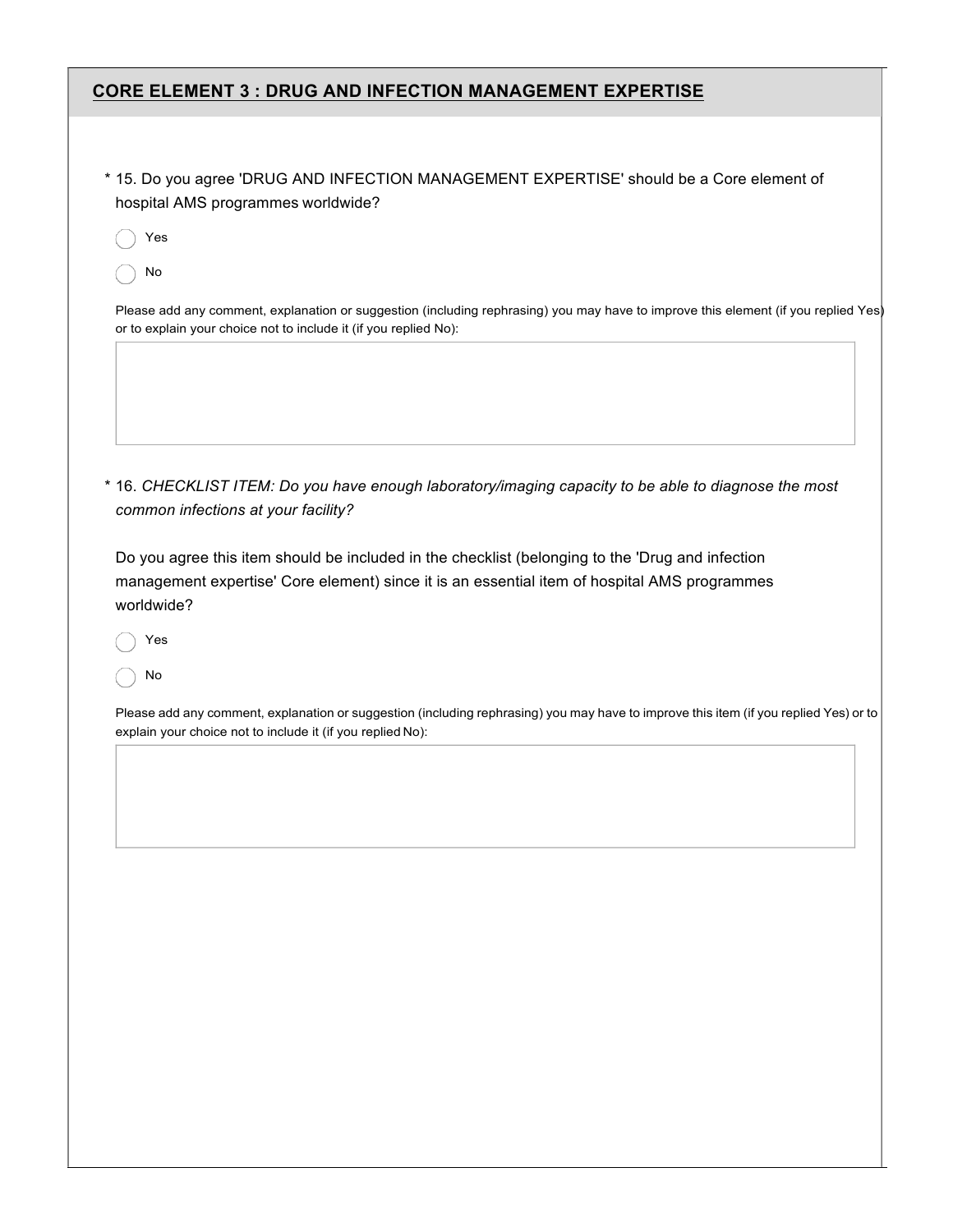\* 17. *CHECKLIST ITEM: Are there enough healthcare professionals (medical doctor, pharmacist, nurse...) adequately trained and experienced in infection management (diagnosis, prevention and treatment), antimicrobial prescribing and stewardship at your facility? (for them to constitute an antimicrobial stewardship team)*

Do you agree this item should be included in the checklist (belonging to the 'Drug and infection management expertise' Core element) since it is an essential item of hospital AMS programmes worldwide?

Yes

No

Please add any comment, explanation or suggestion (including rephrasing) you may have to improve this item (if you replied Yes) or to explain your choice not to include it (if you replied No):

18. Please indicate any additional item you think should be part of the checklist (belonging to the 'Drug and infection expertise' Core element) assessing hospital AMS programmes worldwide.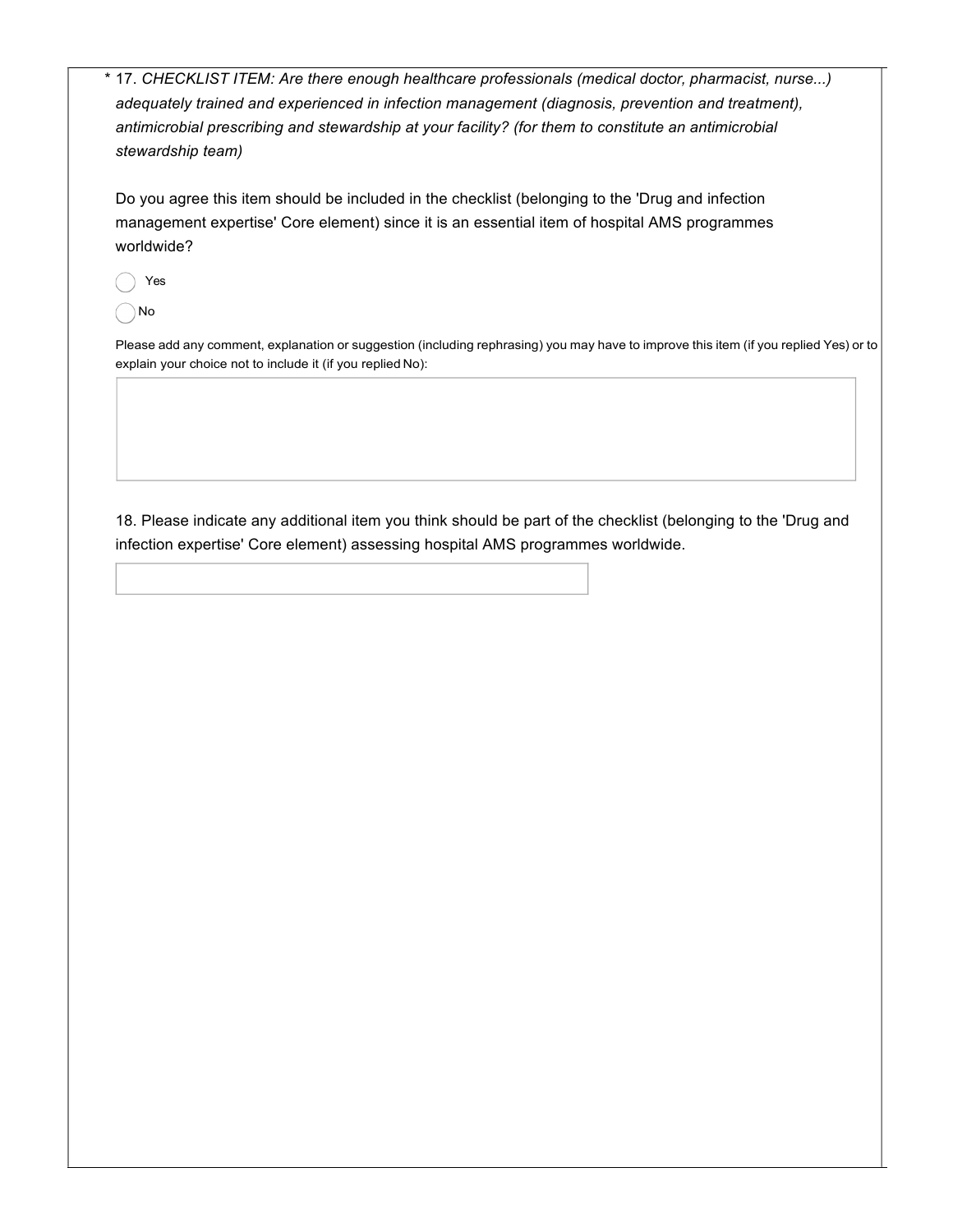## **CORE ELEMENT 4: EDUCATION**

\* 19. Do you agree 'EDUCATION' should be a core element of hospital AMS programmes worldwide?

Yes

No

Please add any comment, explanation or suggestion (including rephrasing) you may have to improve this element (if you replied Yes) or to explain your choice not to include it (if you replied No):

\* 20. *CHECKLIST ITEM: Does your stewardship programme provide education to clinicians and other relevant staff on improving antibiotic prescribing?*

Do you agree this item should be included in the checklist (belonging to the 'Education' Core element) since it is an essential item of hospital AMS programmes worldwide?

Yes

No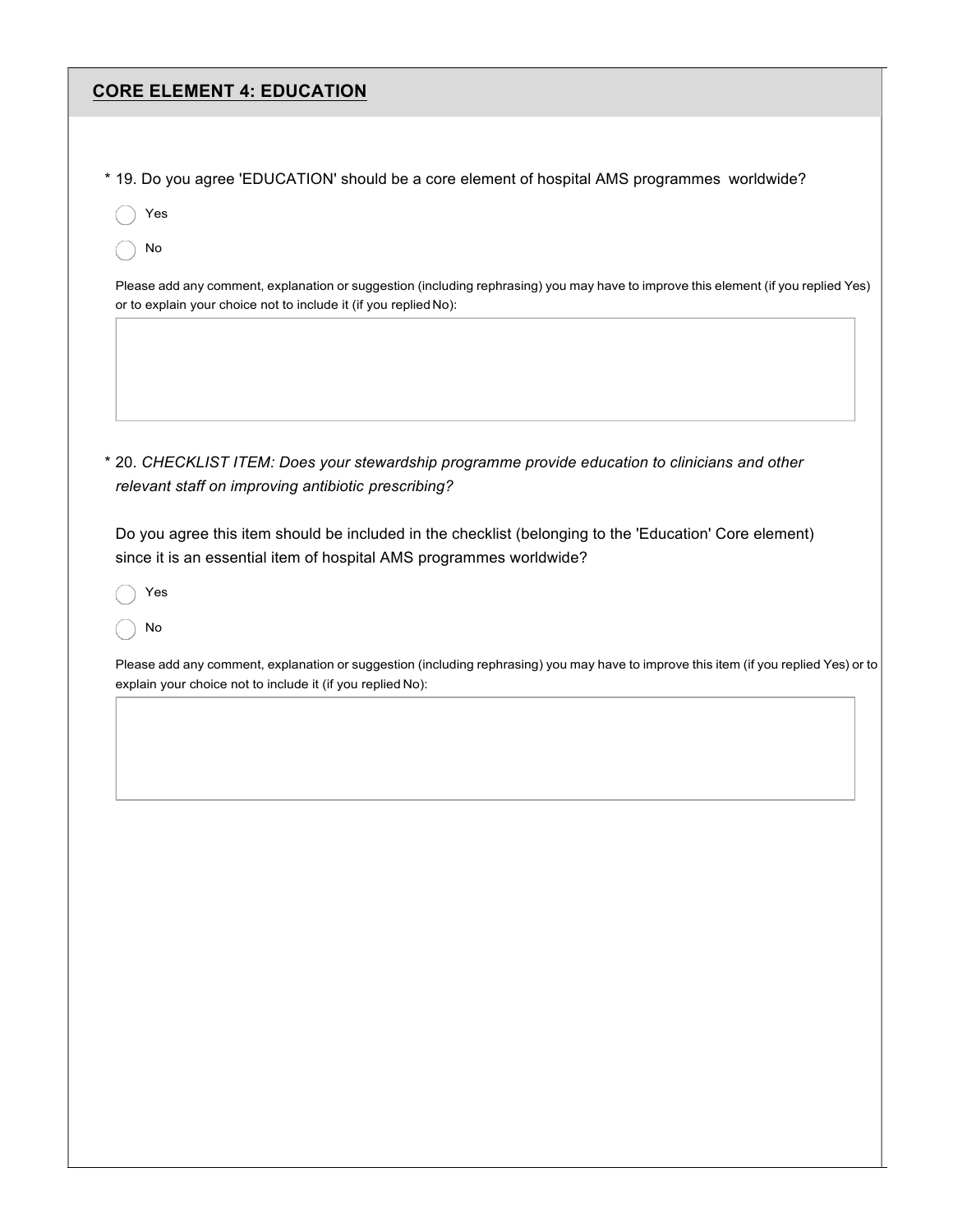\* 21. *CHECKLIST ITEM: Do the antimicrobial stewardship team members receive regular training in antimicrobial prescribing and stewardship?*

Do you agree this item should be included in the checklist (belonging to the 'Education' Core element) since it is an essential item of hospital AMS programmes worldwide?

Yes

No

Please add any comment, explanation or suggestion (including rephrasing) you may have to improve this item (if you replied Yes) or to explain your choice not to include it (if you replied No):

22. Please indicate any additional item you think should be part of the checklist (belonging to the 'Education' Core element) assessing hospital AMS programmes worldwide.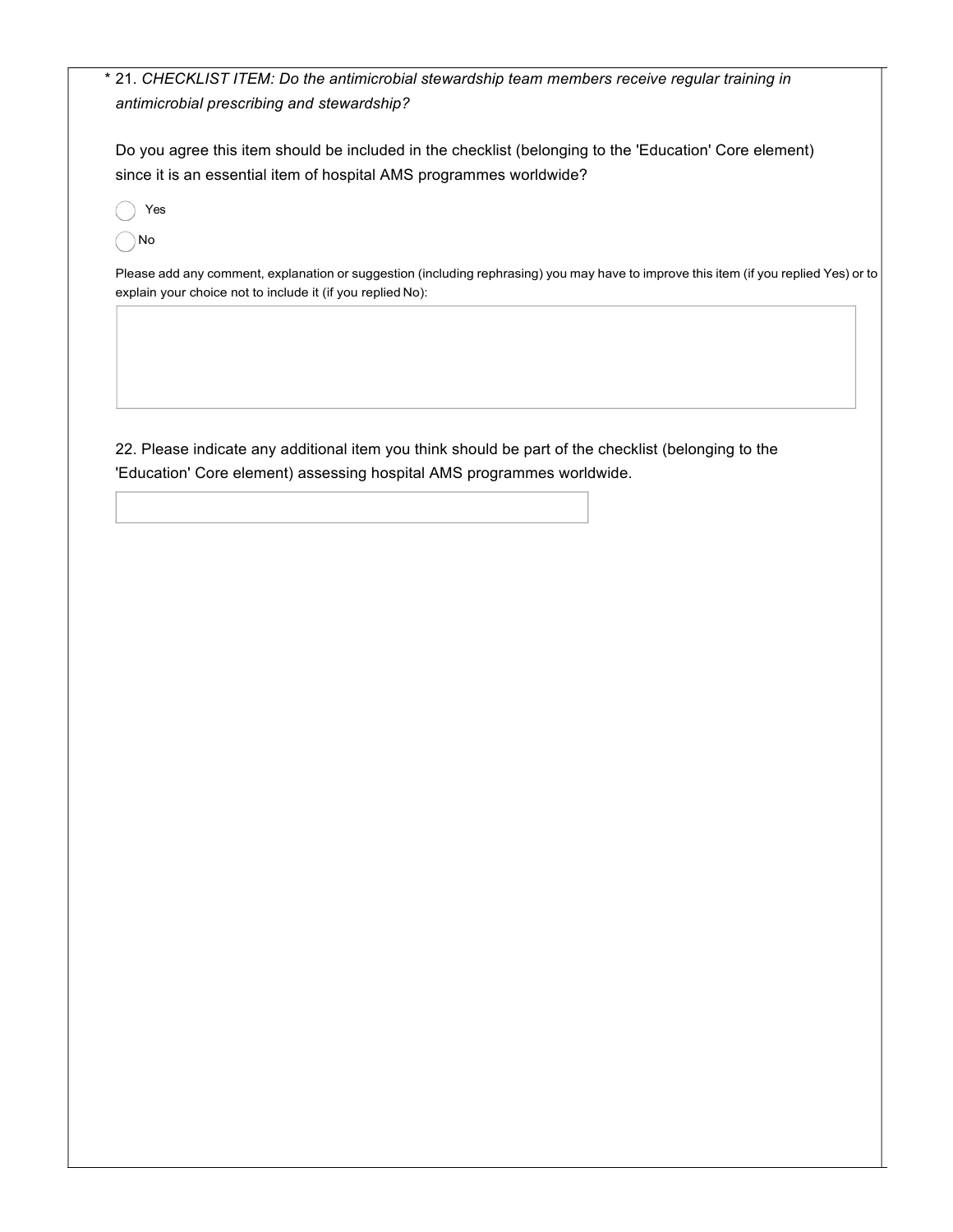## **CORE ELEMENT 5 : ACTIONS (other than Education) AIMING AT RESPONSIBLE ANTIMICROBIAL USE**

\* 23. Do you agree 'ACTIONS (other than Education) AIMING AT RESPONSIBLE ANTIMICROBIAL USE' should be a core element of hospital AMS programmes worldwide?

Yes

No

Please add any comment, explanation or suggestion (including rephrasing) you may have to improve this element (if you replied Yes) or to explain your choice not to include it (if you replied No):

\* 24. *CHECKLIST ITEM: Is a multidisciplinary antimicrobial stewardship team available at your facility (e.g., greater than one trained staff member supporting clinical decisions to ensure appropriate antimicrobial use)?*

Do you agree this item should be included in the checklist (belonging to the 'Other actions aiming at responsible antimicrobial use' Core element) since it is an essential item of hospital AMS programmes worldwide?

Yes

No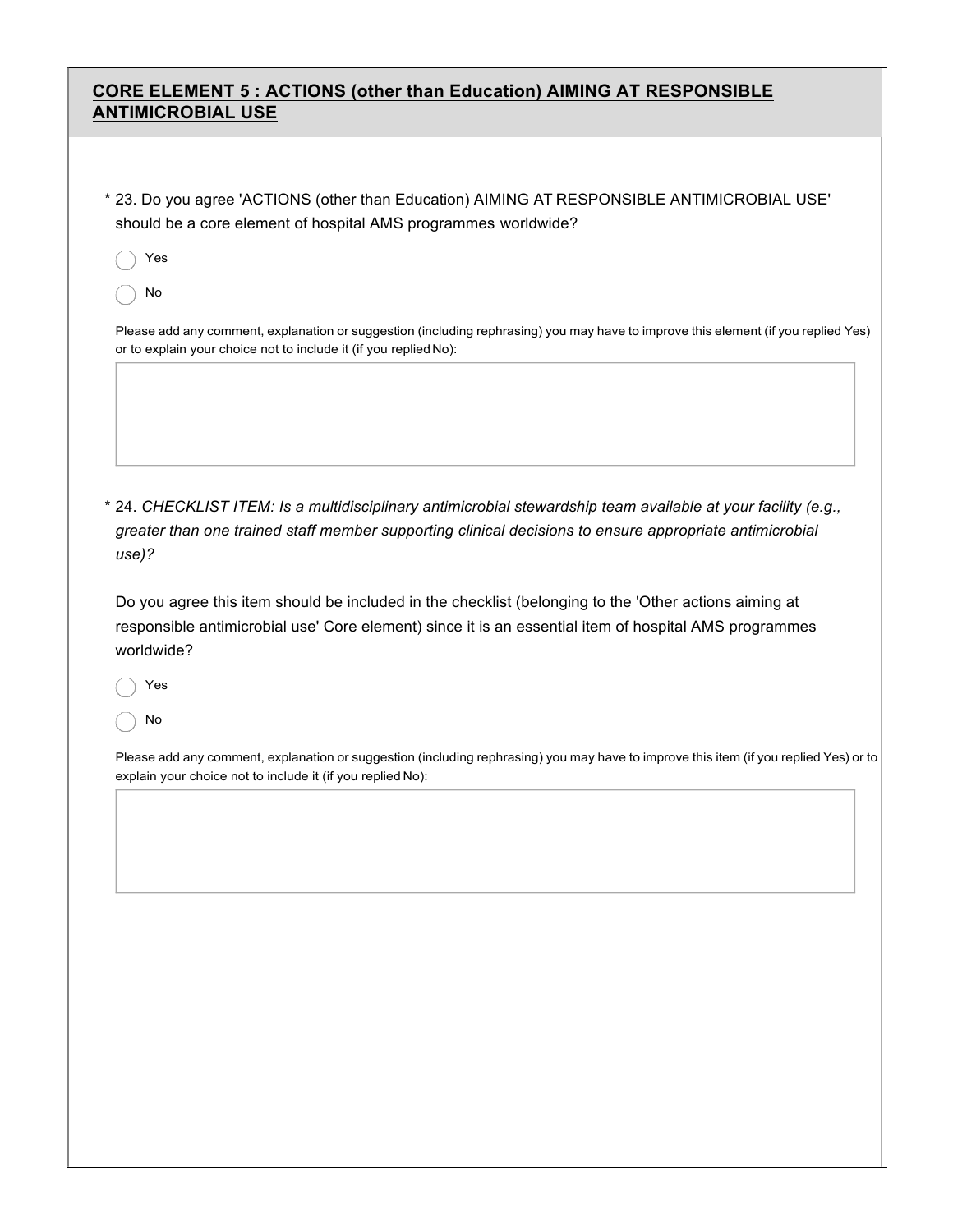\* 25. *CHECKLIST ITEM: Does your facility have the IT capability to support the needs of the antimicrobial stewardship activities?*

Do you agree this item should be included in the checklist (belonging to the 'Other actions aiming at responsible antimicrobial use' Core element) since it is an essential item of hospital AMS programmes worldwide?

Yes

No

Please add any comment, explanation or suggestion (including rephrasing) you may have to improve this item (if you replied Yes) or to explain your choice not to include it (if you replied No):

\* 26. *CHECKLIST ITEM: Does your facility have an antimicrobial formulary (i.e. a list of antimicrobials that*  have been approved for use in a hospital, specifying whether the drugs are unrestricted, restricted *(approval of an antimicrobial stewardship team member is required) or permitted for specific conditions)?*

Do you agree this item should be included in the checklist (belonging to the 'Other actions aiming at responsible antimicrobial use' Core element) since it is an essential item of hospital AMS programmes worldwide?

Yes

No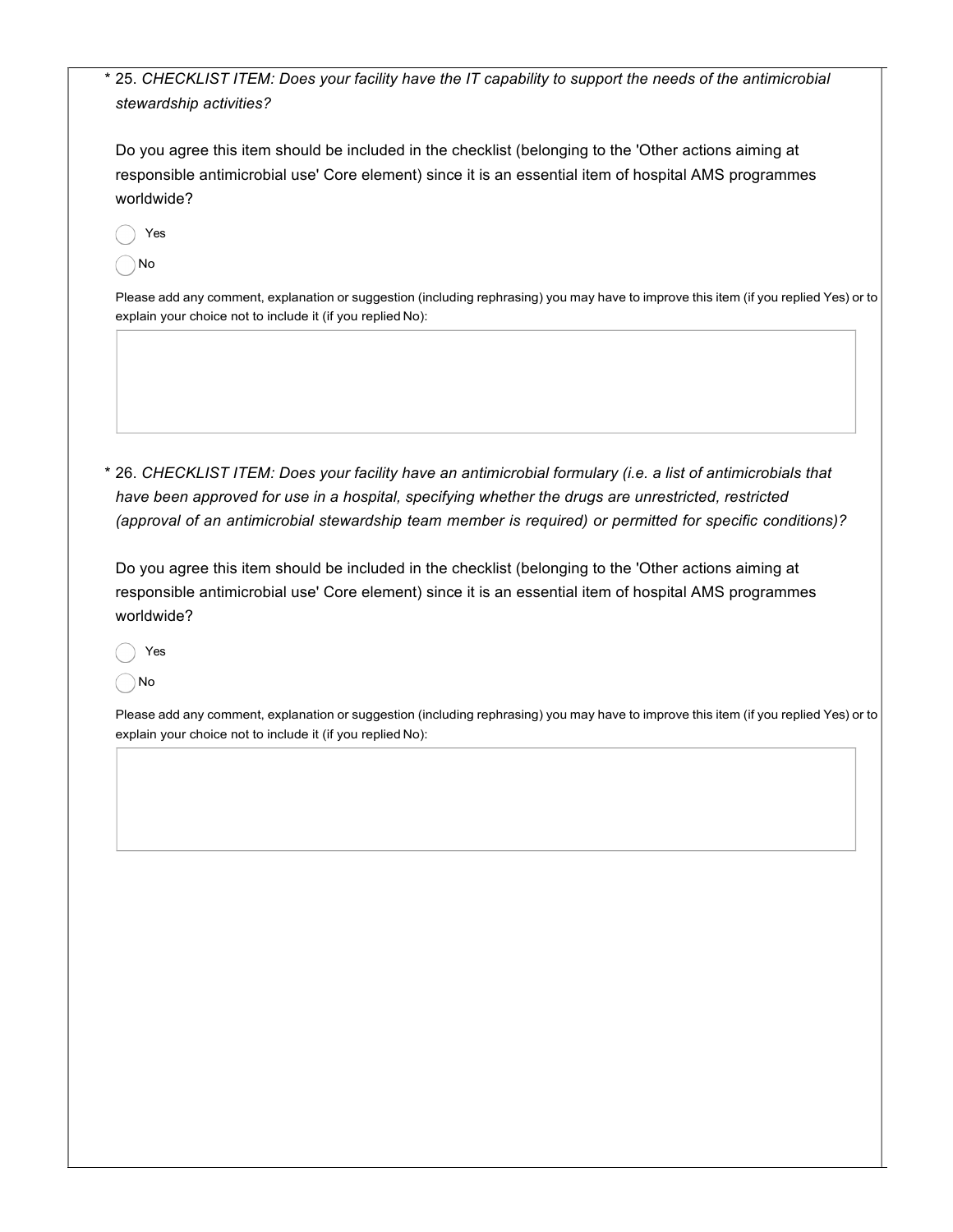\* 27. *CHECKLIST ITEM: Does your facility have available and uptodate recommendations for infection management (diagnosis, prevention and treatment), based on international/national evidence-based guidelines and local susceptibility (when possible), to assist with antibiotic selection (indication, agent, dose, route, duration) for common clinical conditions?*

Do you agree this item should be included in the checklist (belonging to the 'Other actions aiming at responsible antimicrobial use' Core element) since it is an essential item of hospital AMS programmes worldwide?

Yes

No

Please add any comment, explanation or suggestion (including rephrasing) you may have to improve this item (if you replied Yes) or to explain your choice not to include it (if you replied No):

\* 28. *CHECKLIST ITEM: Is there a policy for providing information on antimicrobials to patients?*

Do you agree this item should be included in the checklist (belonging to the 'Other actions aiming at responsible antimicrobial use' Core element) since it is an essential item of hospital AMS programmes worldwide?

Yes

No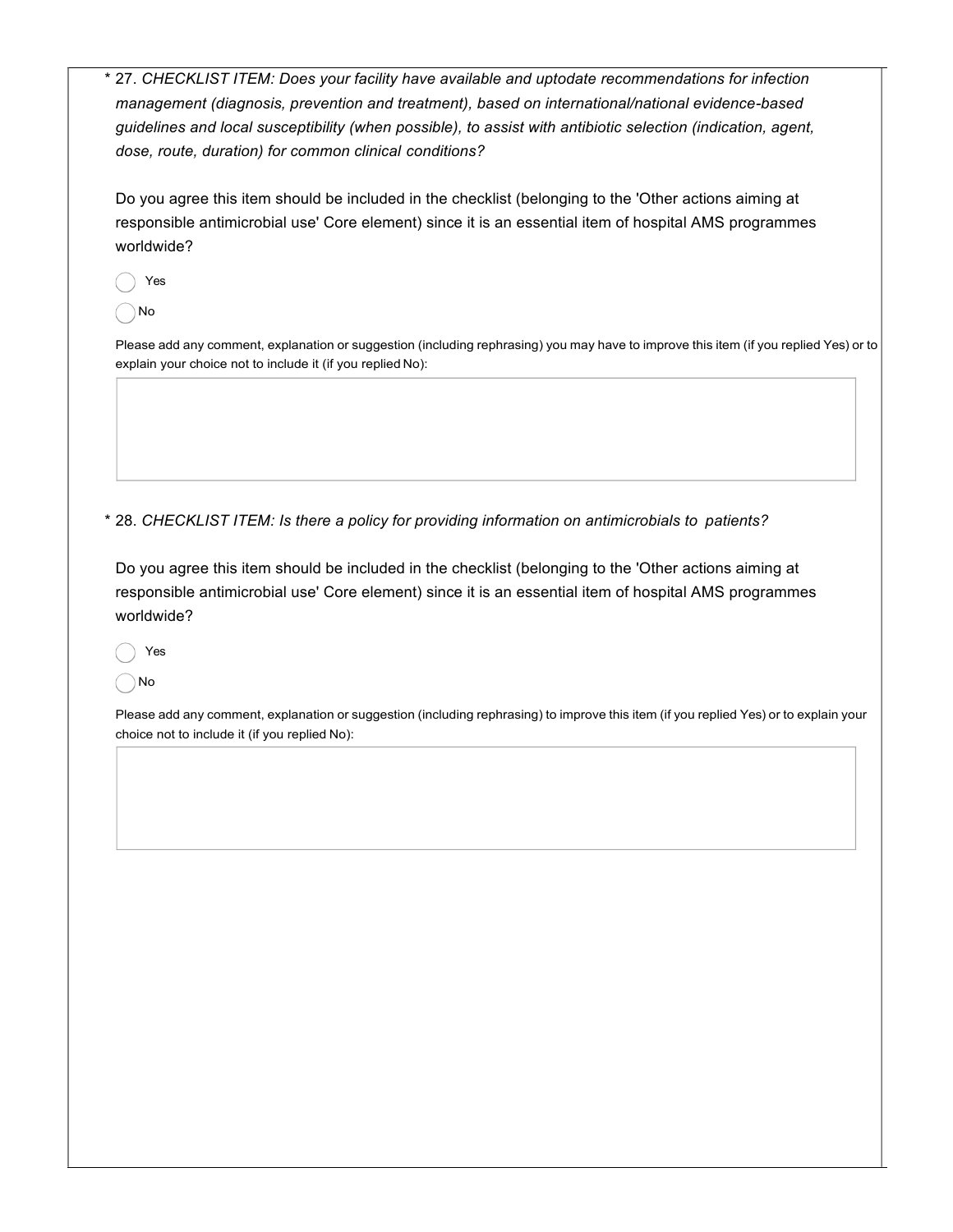\* 29. *CHECKLIST ITEM: Does your facility have a written policy that requires prescribers to document an antibiotic plan (includes indication, name, dosage, duration, route and interval of administration) in the medical record or during order entry for all antimicrobial prescriptions?*

Do you agree this item should be included in the checklist (belonging to the 'Other actions aiming at responsible antimicrobial use' Core element) since it is an essential item of hospital AMS programmes worldwide?

Yes

No

Please add any comment, explanation or suggestion (including rephrasing) you may have to improve this item (if you replied Yes) or to explain your choice not to include it (if you replied No):

\* 30. *CHECKLIST ITEM: Does the antimicrobial stewardship team review/audit courses of therapy for specified antibiotic agents or clinical conditions at your facility?*

Do you agree this item should be included in the checklist (belonging to the 'Other actions aiming at responsible antimicrobial use' Core element) since it is an essential item of hospital AMS programmes worldwide?

Yes

No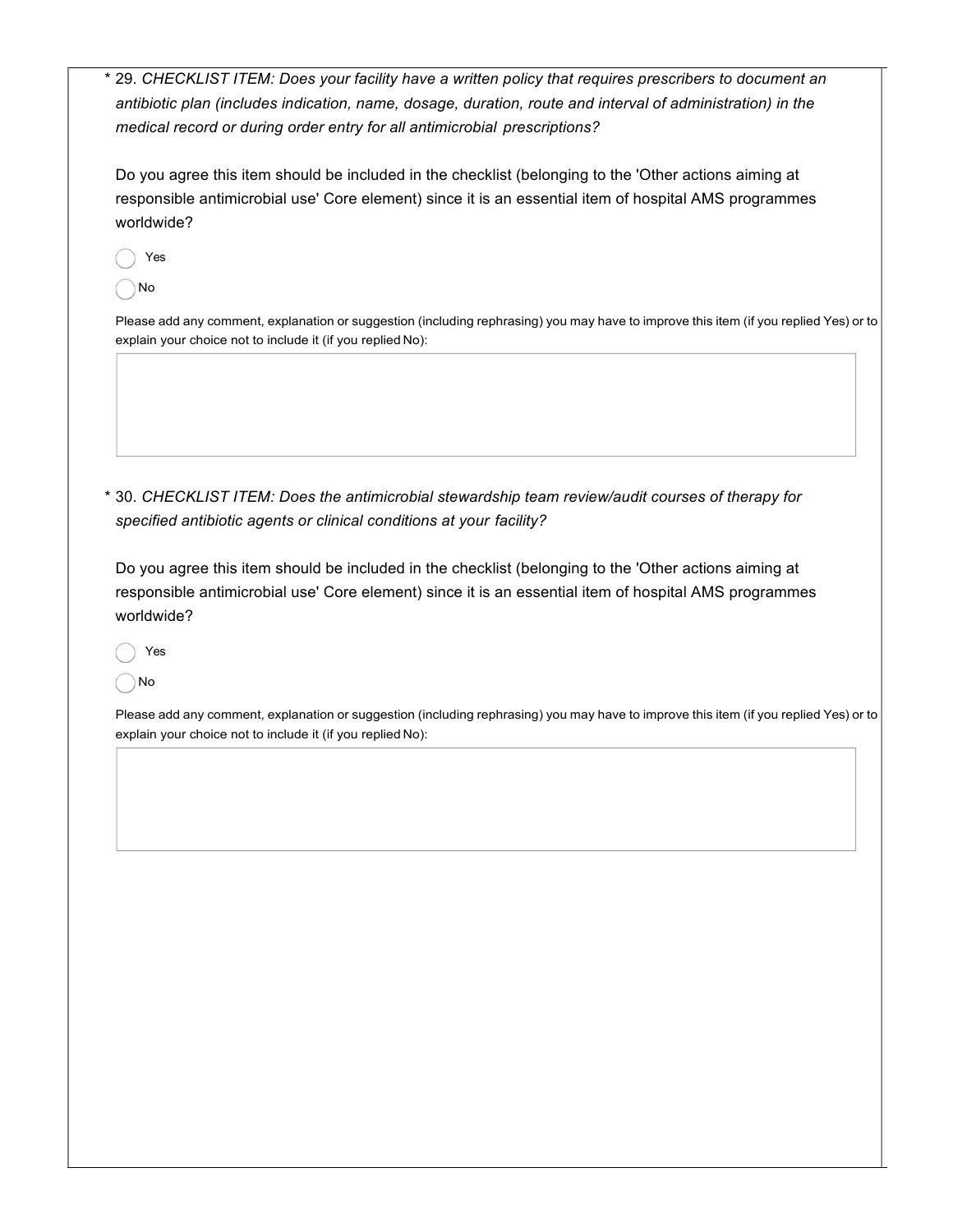\* 31. *CHECKLIST ITEM: Is advice from antimicrobial stewardship team members easily available to prescribers by phone?*

Do you agree this item should be included in the checklist (belonging to the 'Other actions aiming at responsible antimicrobial use' Core element) since it is an essential item of hospital AMS programmes worldwide?

| ۰.<br>× |
|---------|
|         |

No

Please add any comment, explanation or suggestion (including rephrasing) you may have to improve this item (if you replied Yes) or to explain your choice not to include it (if you replied No):

\* 32. *CHECKLIST ITEM: Are there regular ward rounds by antimicrobial stewardship team members in certain departments?*

Do you agree this item should be included in the checklist (belonging to the 'Other actions aiming at responsible antimicrobial use' Core element) since it is an essential item of hospital AMS programmes worldwide?

Yes

No

Please add any comment, explanation or suggestion (including rephrasing) you may have to improve this item (if you replied Yes) or to explain your choice not to include it (if you replied No):

33. Please indicate any additional item you think should be part of the checklist (belonging to the 'Other actions aiming at responsible antimicrobial use' Core element) assessing hospital AMS programmes worldwide.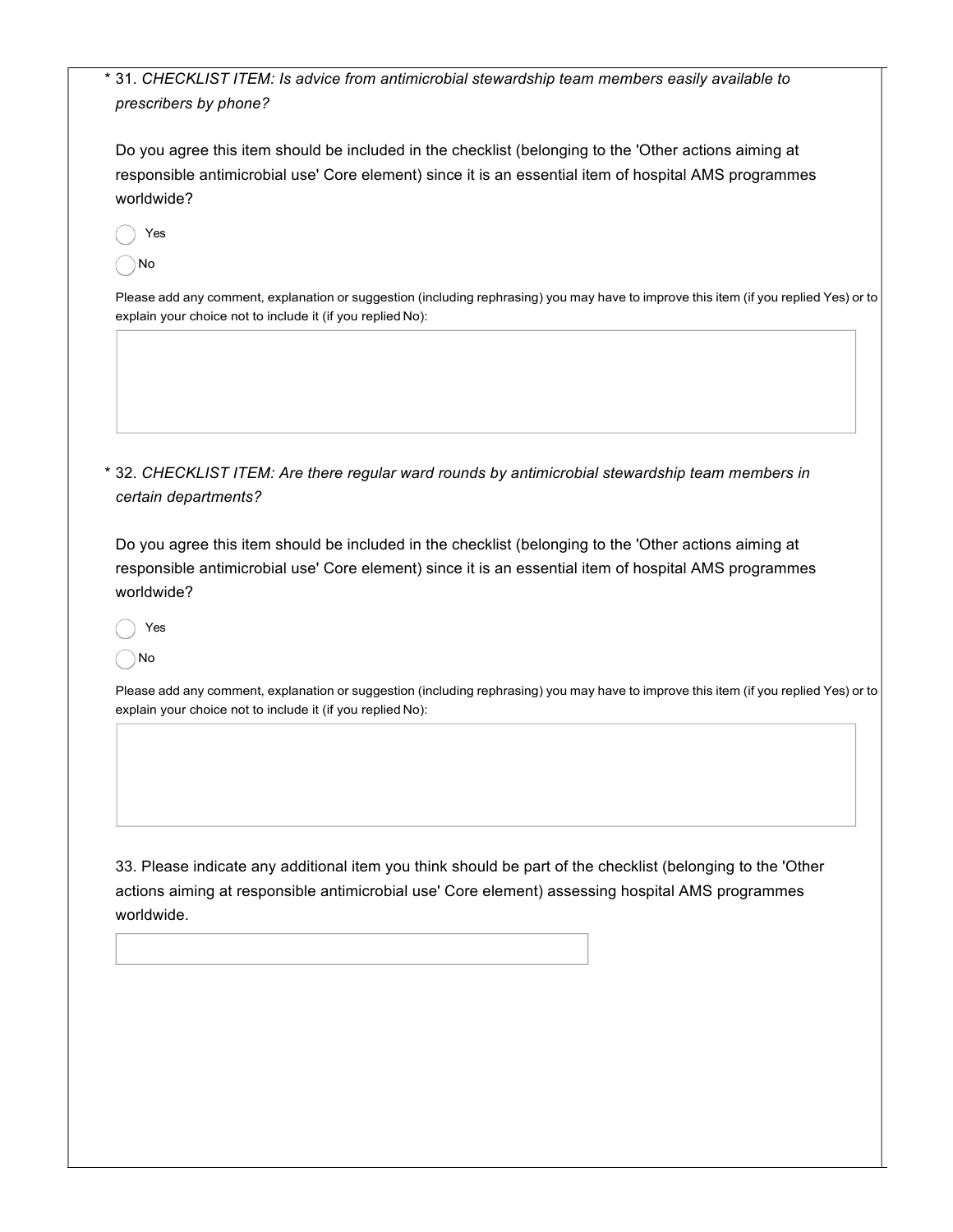|  | <b>CORE ELEMENT 6: MONITORING (on an ongoing basis)</b> |  |  |
|--|---------------------------------------------------------|--|--|
|--|---------------------------------------------------------|--|--|

\* 34. Do you agree 'MONITORING' should be a Core element of hospital AMS programmes worldwide?

Yes

No

Please add any comment, explanation or suggestion (including rephrasing) you may have to improve this element (if you replied Yes) or to explain your choice not to include it (if you replied No):

\* 35. *CHECKLIST ITEM: Does your stewardship programme monitor adherence to one or more of treatment recommendations (e.g. choice and duration of antibiotic therapy in pneumonia or surgical prophylaxis)?*

Do you agree this item should be included in the checklist (belonging to the 'Monitoring' Core element) since it is an essential item of hospital AMS programmes worldwide?

Yes

No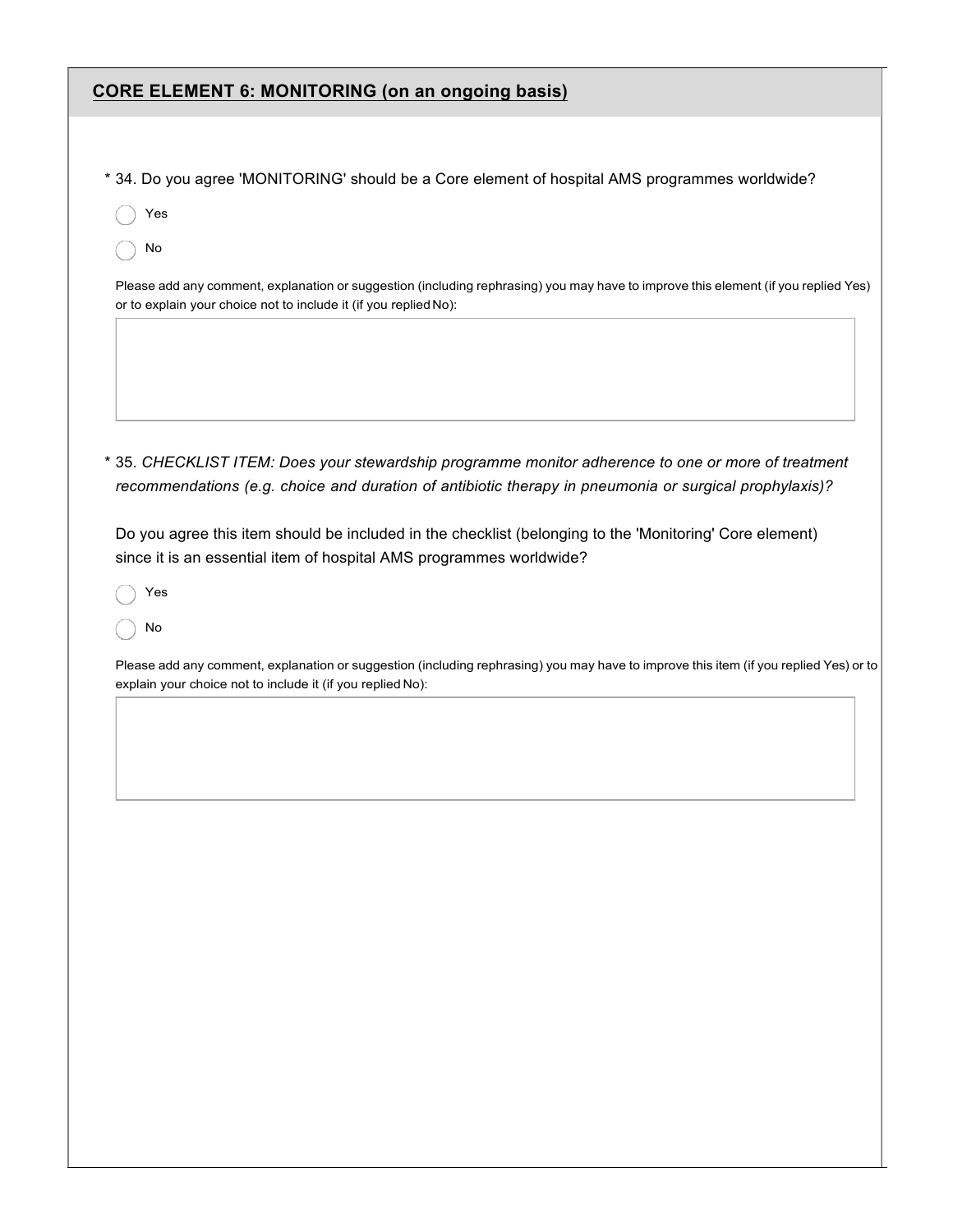\* 36. *CHECKLIST ITEM: Does your stewardship programme monitor compliance with one or more of the specific interventions put in place by the stewardship team (e.g. indication captured in the medical record for all antimicrobial prescriptions)?*

Do you agree this item should be included in the checklist (belonging to the 'Monitoring' Core element) since it is an essential item of hospital AMS programmes worldwide?

Yes

No

Please add any comment, explanation or suggestion (including rephrasing) you may have to improve this item (if you replied Yes) or to explain your choice not to include it (if you replied No):

\* 37. *CHECKLIST ITEM: Does your facility monitor antibiotic susceptibility rates for a range of common bacteria?*

Do you agree this item should be included in the checklist (belonging to the 'Monitoring' Core element) since it is an essential item of hospital AMS programmes worldwide?

Yes

No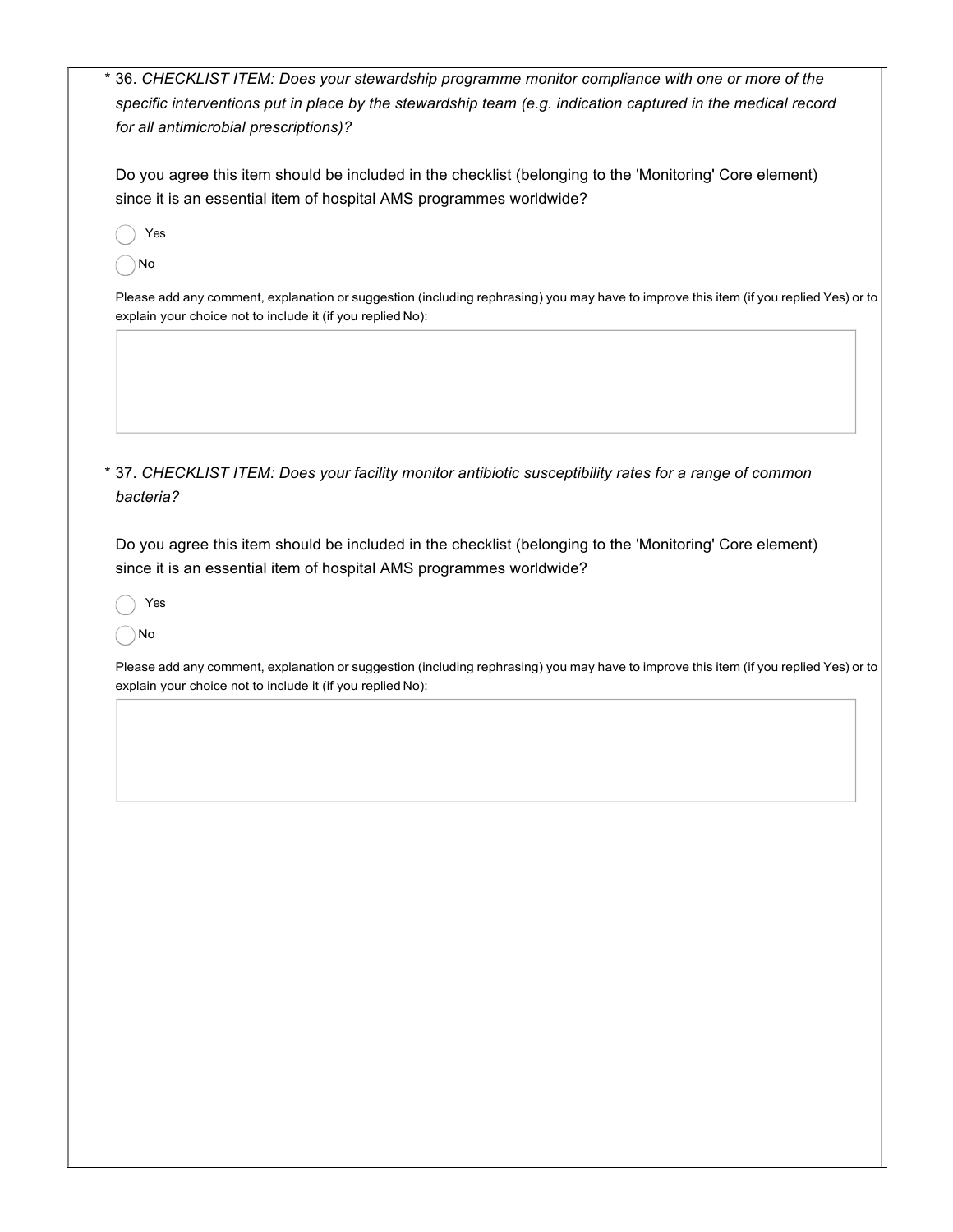\* 38. *CHECKLIST ITEM: Does your facility monitor antibiotic use (consumption) at the unit and/or facility wide level?*

Do you agree this item should be included in the checklist (belonging to the 'Monitoring' Core element) since it is an essential item of hospital AMS programmes worldwide?

Yes

No

Please add any comment, explanation or suggestion (including rephrasing) you may have to improve this element (if you replied Yes) or to explain your choice not to include it (if you replied No):

39. Please indicate any additional item you think should be part of the checklist (belonging to the 'Monitoring' Core element) assessing hospital AMS programmes worldwide.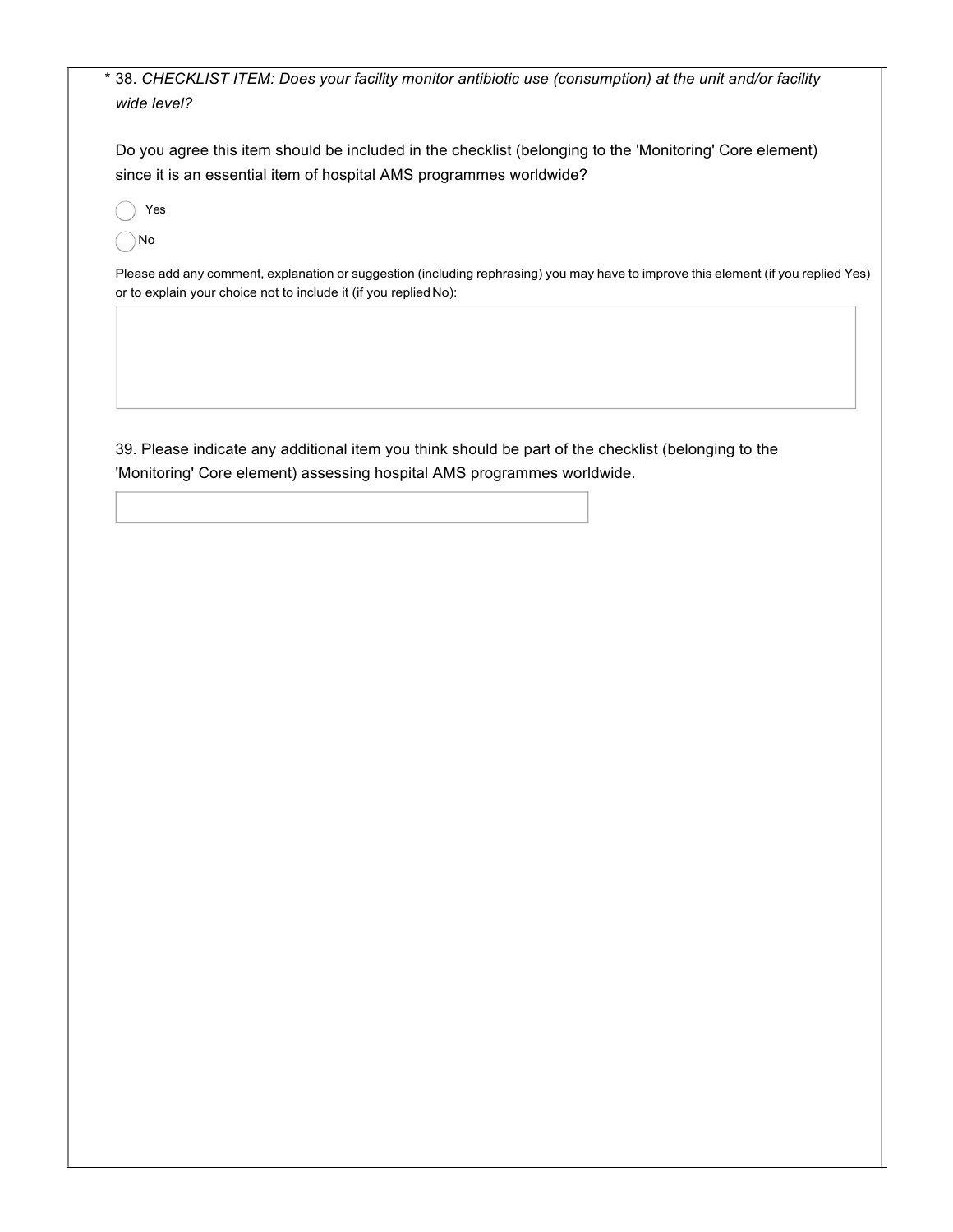| <b>CORE ELEMENT 7: REPORTING (on an ongoing basis)</b> |
|--------------------------------------------------------|
|--------------------------------------------------------|

\* 40. Do you agree 'REPORTING' should be a Core element of hospital AMS programmes worldwide?

Yes

No

Please add any comment, explanation or suggestion (including rephrasing) you may have to improve this element (if you replied Yes) or to explain your choice not to include it (if you replied No):

\* 41. *CHECKLIST ITEM: Does your stewardship programme share facility-specific reports on antibiotic use (consumption) with prescribers?*

Do you agree this item should be included in the checklist (belonging to the 'Reporting' Core element) since it is an essential item of hospital AMS programmes worldwide?

Yes

No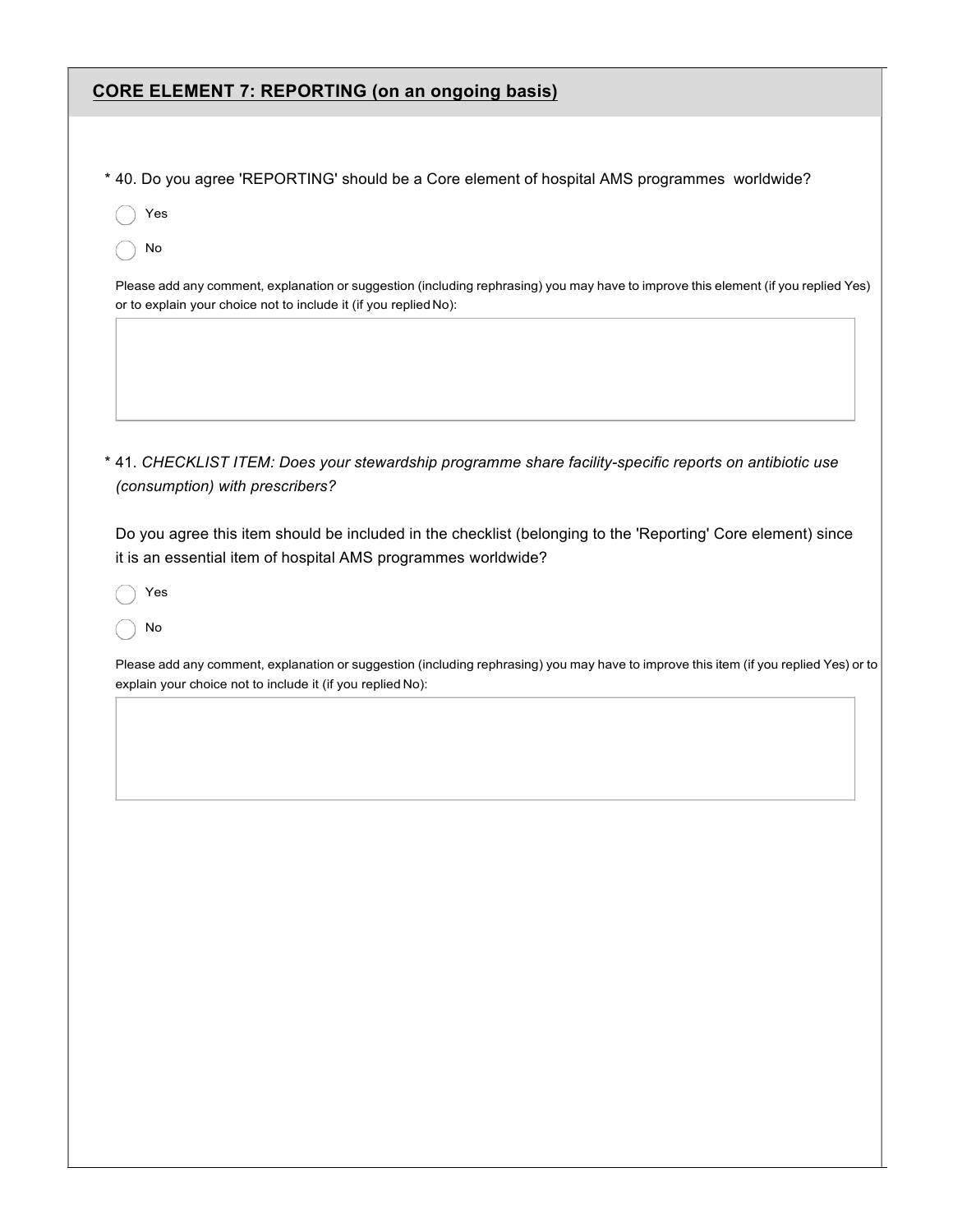| A2. CHECKLIST ITEM: Does your stewardship programme share facility-specific reports on antibiotic * |  |
|-----------------------------------------------------------------------------------------------------|--|
| susceptibility rates with prescribers?                                                              |  |

Do you agree this item should be included in the checklist (belonging to the 'Reporting' Core element) since it is an essential item of hospital AMS programmes worldwide?

Yes

No

Please add any comment, explanation or suggestion (including rephrasing) you may have to improve this item (if you replied Yes) or to explain your choice not to include it (if you replied No):

\* 43. *CHECKLIST ITEM: Are results of antimicrobial audits or reviews communicated directly with prescribers?*

Do you agree this item should be included in the checklist (belonging to the 'Reporting' Core element) since it is an essential item of hospital AMS programmes worldwide?

Yes

No

Please add any comment, explanation or suggestion (including rephrasing) you may have to improve this item (if you replied Yes) or to explain your choice not to include it (if you replied No):

44. Please indicate any additional item you think should be part of the checklist (belonging to the 'Reporting' Core element) assessing hospital AMS programmes worldwide.